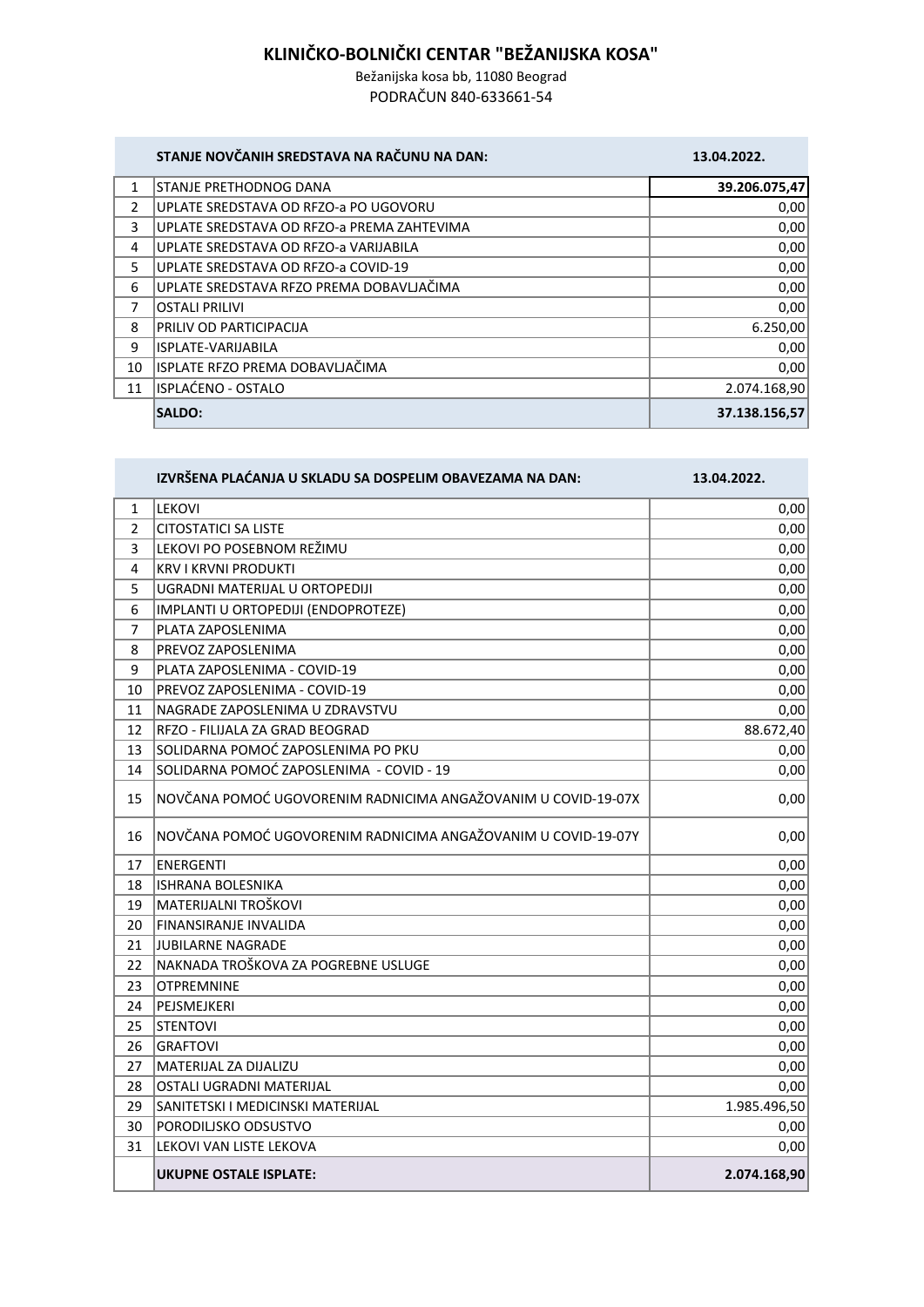| 32 | LEKOVI U ZU - VARIJABILNI                | 0,00         |
|----|------------------------------------------|--------------|
| 33 | <b>ENERGENTI - VARIJABILNI</b>           | 0,00         |
| 34 | MATERIJALNI TROŠKOVI - VARIJABILNI       | 0,00         |
| 35 | SANITETSKI MATERIJAL - VARIJABILNI       | 0,00         |
|    | <b>UKUPNE ISPLATE VARIJABILE:</b>        | 0,00         |
| 36 | IMPLANTI U ORTOPEDIJI (ENDOPROTEZE)-RFZO | 0,00         |
| 37 | UGRADNI MATERIJAL U ORTOPEDIJI-RFZO      | 0,00         |
| 38 | PEJSMEJKERI-RFZO                         | 0,00         |
| 39 | <b>LEKOVI-RFZO</b>                       | 0,00         |
| 40 | <b>STENTOVI-RFZO</b>                     | 0,00         |
| 41 | CITOSTATICI SA LISTE-RFZO                | 0,00         |
| 42 | <b>SANITET - RFZO</b>                    | 0,00         |
| 43 | <b>ENERGENTI-RFZO</b>                    | 0,00         |
| 44 | LEKOVI PO POSEBNOM REŽIMU-RFZO           | 0,00         |
|    | <b>UKUPNE ISPLATE RFZO:</b>              | 0,00         |
|    | <b>UKUPNO:</b>                           | 2.074.168,90 |
|    |                                          |              |

**COL** 

|                | <b>OSTALE ISPLATE</b>                                                                           |           |
|----------------|-------------------------------------------------------------------------------------------------|-----------|
| 1              | <b>PLATE</b>                                                                                    | 0,00      |
| $\overline{2}$ | <b>PREVOZ</b>                                                                                   | 0,00      |
| 3              | PLATA ZAPOSLENIMA - COVID-19                                                                    | 0,00      |
| 4              | PREVOZ ZAPOSLENIMA - COVID-19                                                                   | 0,00      |
| 5              | <b>JUBILARNE NAGRADE</b>                                                                        | 0,00      |
| 6              | PORODILISKO ODSUSTVO                                                                            | 0,00      |
| $\overline{7}$ | FINANSIRANJE INVALIDA                                                                           | 0,00      |
| 8              | NAKNADA TROŠKOVA ZA POGREBNE USLUGE                                                             | 0,00      |
| 9              | NAGRADE ZAPOSLENIMA U ZDRAVSTVU                                                                 | 0,00      |
| 10             | RFZO - FILIJALA ZA GRAD BEOGRAD                                                                 | 88.672,40 |
| 11             | SOLIDARNA POMOĆ ZAPOSLENIMA PO PKU                                                              | 0,00      |
| 12             | SOLIDARNA POMOĆ ZAPOSLENIMA - COVID - 19                                                        | 0,00      |
| 13             | NOVČANA POMOĆ UGOVORENIM RADNICIMA ANGAŽOVANIM U COVID-19-07X                                   | 0,00      |
| 14             | NOVČANA POMOĆ UGOVORENIM RADNICIMA ANGAŽOVANIM U COVID-19-07Y                                   | 0,00      |
| 15             | SUDSKI TROŠKOVI                                                                                 | 0,00      |
| 16             | <b>OTPREMNINE</b>                                                                               | 0,00      |
| 17             | ISPLAĆENA SREDSTVA OD STRANE RFZO PREMA DOBAVLJAČIMA ZA 071 - LEKOVI<br>U SZ                    | 0,00      |
| 18             | ISPLAĆENA SREDSTVA OD STRANE RFZO PREMA DOBAVLJAČIMA ZA 073 -<br>CITOSTATICI SA LISTE           | 0,00      |
| 19             | ISPLAĆENA SREDSTVA OD STRANE RFZO PREMA DOBAVLJAČIMA ZA 077 -<br>UGRADNI MATERIJAL U ORTOPEDIJI | 0,00      |
| 20             | ISPLAĆENA SREDSTVA OD STRANE RFZO PREMA DOBAVLJAČIMA ZA 078 -<br><b>IMPLATANTI U ORTOPEDIJI</b> | 0,00      |
| 21             | ISPLAĆENA SREDSTVA OD STRANE RFZO PREMA DOBAVLJAČIMA ZA 081 -<br>PEJSMEJKERI                    | 0,00      |
| 22             | ISPLAĆENA SREDSTVA OD STRANE RFZO PREMA DOBAVLJAČIMA ZA 082 -<br><b>STENTOVI</b>                | 0,00      |
| 23             | ISPLAĆENA SREDSTVA OD STRANE RFZO PREMA DOBAVLJAČIMA ZA 085 -<br>SANITET                        | 0,00      |
| 24             | ISPLAĆENA SREDSTVA OD STRANE RFZO PREMA DOBAVLJAČIMA ZA 07C -<br><b>ENERGENTE</b>               | 0,00      |
| 25             | ISPLAĆENA SREDSTVA OD STRANE RFZO PREMA DOBAVLJAČIMA ZA 074 - LEKOVI<br>PO POSEBNOM REŽIMU      | 0,00      |
|                | <b>UKUPNO:</b>                                                                                  | 88.672,40 |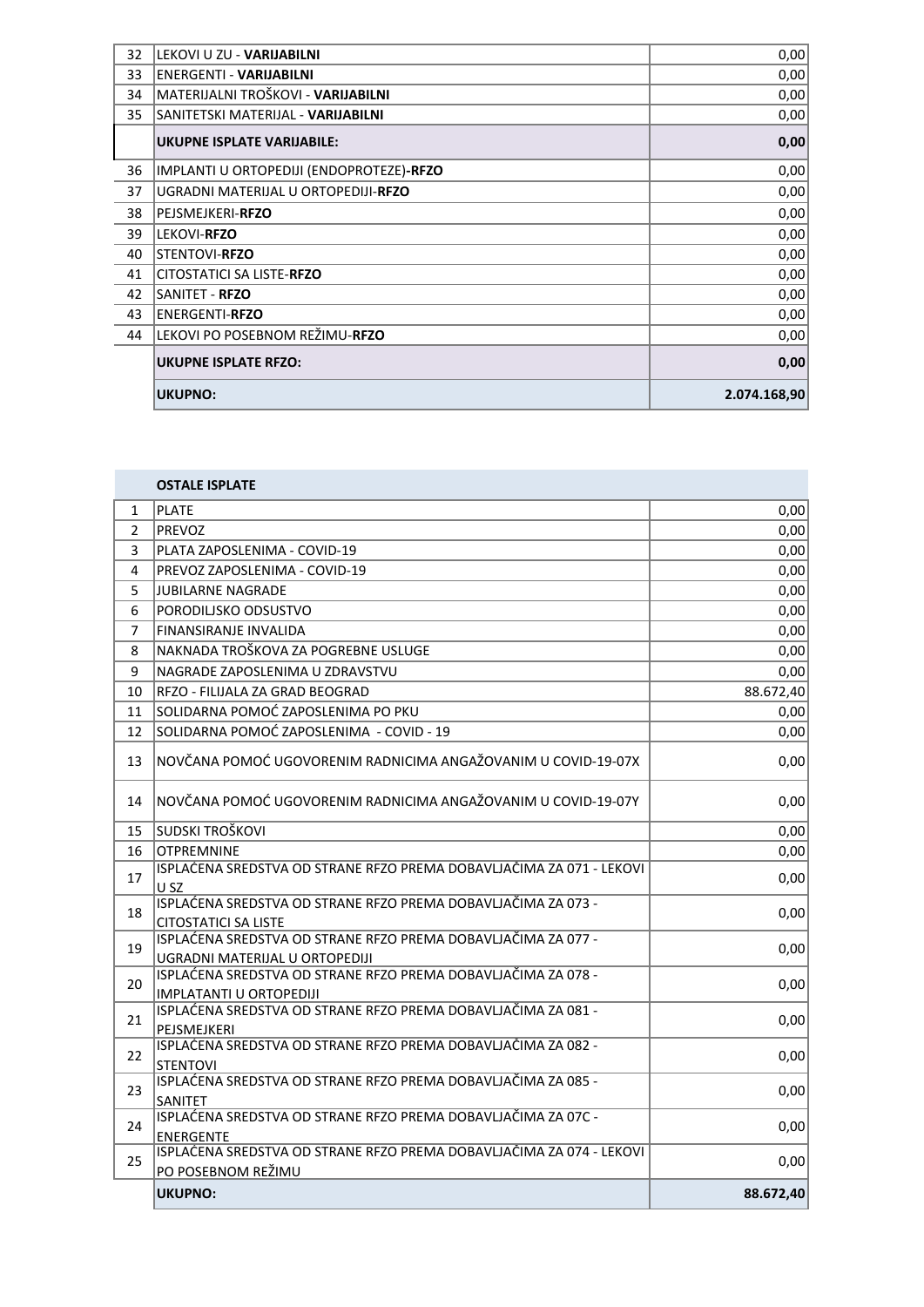|   | <b>CITOSTATICI PO POSEBNOM REŽIMU</b> |      |
|---|---------------------------------------|------|
|   |                                       | 0,00 |
|   |                                       | 0,00 |
|   |                                       | 0,00 |
| 4 |                                       | 0,00 |
|   |                                       | 0,00 |
|   | UKUPNO:                               | 0,00 |

## $\begin{array}{ccc} 1 & 0,00 \end{array}$  $2 \left| \begin{array}{ccc} 2 & 0.00 \end{array} \right|$  $\overline{3}$  0,00  $\begin{array}{ccc} 4 & 0.00 \end{array}$  $\overline{5}$  0,00 **UKUPNO: 0,00**

**CITOSTATICI SA LISTE LEKOVA**

|   | <b>LEKOVI</b> |      |
|---|---------------|------|
|   |               | 0,00 |
|   |               | 0,00 |
| 3 |               | 0,00 |
| 4 |               | 0,00 |
|   |               | 0,00 |
|   | UKUPNO:       | 0,00 |

|   | <b>MATERIJALNI TROŠKOVI</b> |      |
|---|-----------------------------|------|
| 1 | <b>PTT PROVIZIJA</b>        | 0,00 |
| 2 | <b>GOTOVINSKI NALOG</b>     | 0,00 |
| 3 | PROVIZIJA UPRAVE ZA TREZOR  | 0,00 |
| 4 |                             | 0,00 |
|   |                             | 0,00 |
|   | UKUPNO:                     | 0,00 |

|         | <b>ISHRANA BOLESNIKA</b> |      |
|---------|--------------------------|------|
|         |                          | 0,00 |
|         |                          | 0,00 |
| Ξ.<br>Ð |                          | 0,00 |
| 4       |                          | 0,00 |
| כ       |                          | 0,00 |
|         | <b>UKUPNO:</b>           | 0,00 |

|   | <b>ENERGENTI</b> |      |
|---|------------------|------|
|   |                  | 0,00 |
|   |                  | 0,00 |
|   |                  | 0,00 |
| 4 |                  | 0,00 |
|   |                  | 0,00 |
|   | UKUPNO:          | 0,00 |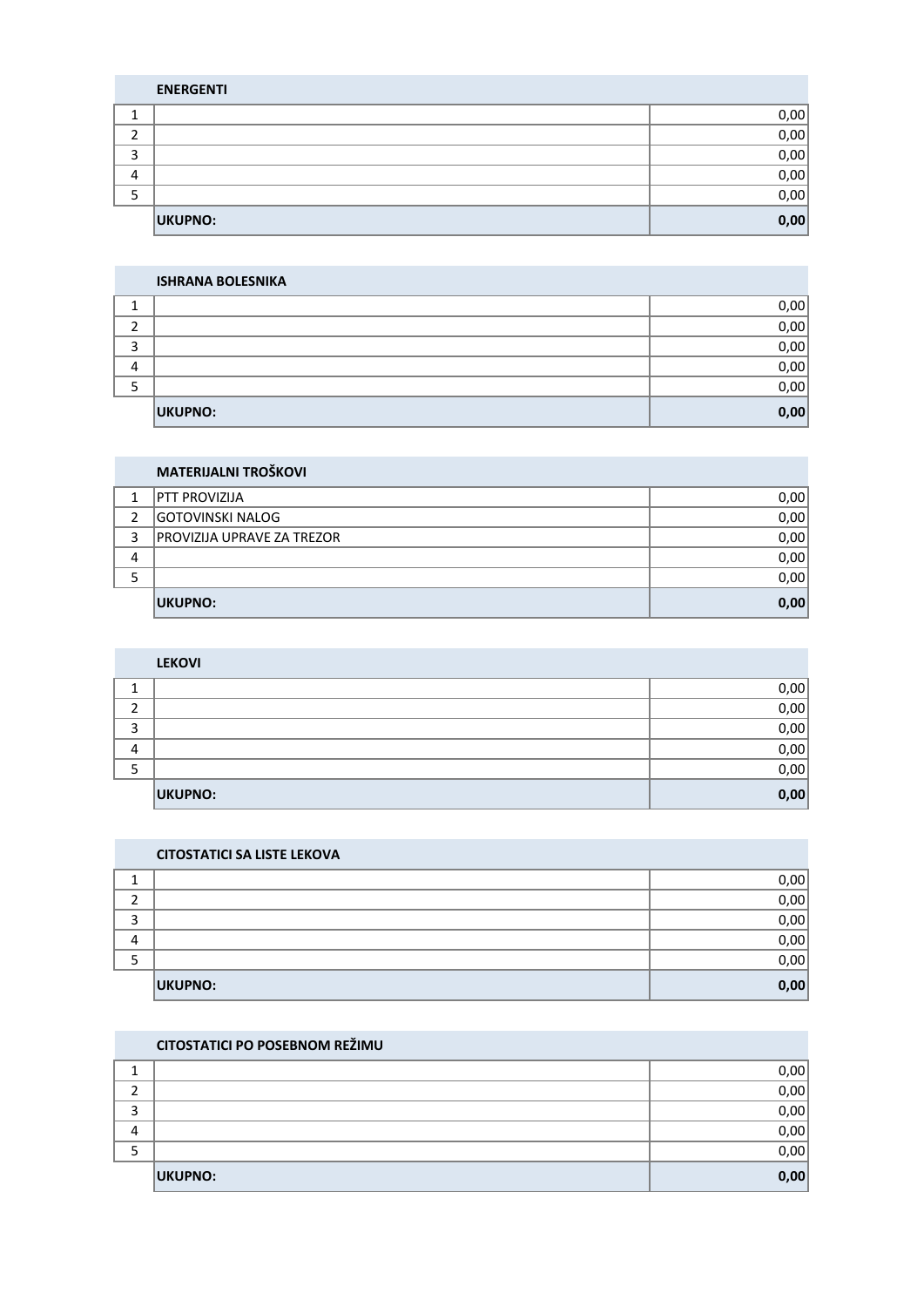|   | <b>KRV I KRVNI PRODUKTI</b> |      |
|---|-----------------------------|------|
|   |                             | 0,00 |
| ∍ |                             | 0,00 |
| っ |                             | 0,00 |
|   |                             | 0,00 |
|   |                             | 0,00 |
|   | <b>UKUPNO:</b>              | 0,00 |

|                | SANITETSKI I MEDICINSKI MATERIJAL |              |
|----------------|-----------------------------------|--------------|
| $\mathbf{1}$   | <b>DEXON</b>                      | 2.376,00     |
| $\overline{2}$ | <b>MEDINIC</b>                    | 18.645,00    |
| 3              | PHOENIX PHARMA                    | 16.178,40    |
| 4              | <b>PRO MEDIA SISTEM</b>           | 5.436,00     |
| 5              | <b>VICOR</b>                      | 165.000,00   |
| 6              | <b>FARMA LOGIST</b>               | 520.661,40   |
| 7              | SANOMED                           | 210.000,00   |
| 8              | <b>ALURA MED</b>                  | 133.710,00   |
| 9              | MAR MEDICA                        | 73.944,00    |
| 10             | LAYON                             | 82.720,00    |
| 11             | ADOC                              | 55.506,00    |
| 12             | <b>STIGA</b>                      | 33.864,00    |
| 13             | <b>BRAUN ADRIA</b>                | 22.862,40    |
| 14             | BEOHEM-3                          | 37.560,00    |
| 15             | MARK MEDICAL                      | 260.400,00   |
| 16             | <b>UNIFARM MEDICOM</b>            | 40.320,00    |
| 17             | <b>INPHARM</b>                    | 35.283,60    |
| 18             | <b>MEDIV</b>                      | 17.600,00    |
| 19             | INSTITUT ZA TREANSFUZIJU KRVI     | 217.895,70   |
| 20             | <b>KBC ZEMUN</b>                  | 15.950,00    |
| 21             | ACOMA                             | 4.464,00     |
| 22             | <b>APTUS</b>                      | 15.120,00    |
|                | <b>UKUPNO:</b>                    | 1.985.496,50 |

|   | <b>IMPLATANTI U ORTOPEDIJI (ENDOPROTEZE)</b> |      |  |  |
|---|----------------------------------------------|------|--|--|
|   |                                              | 0,00 |  |  |
|   |                                              | 0,00 |  |  |
| ੨ |                                              | 0,00 |  |  |
| Λ |                                              | 0,00 |  |  |
|   |                                              | 0,00 |  |  |
|   | UKUPNO:                                      | 0,00 |  |  |

| UGRADNI MATERIJAL U ORTOPEDIJI |  |  |
|--------------------------------|--|--|
|                                |  |  |

|        |                | 0,00 |
|--------|----------------|------|
|        |                | 0,00 |
| ີ<br>د |                | 0,00 |
| 4      |                | 0,00 |
| ر      |                | 0,00 |
|        | <b>UKUPNO:</b> | 0,00 |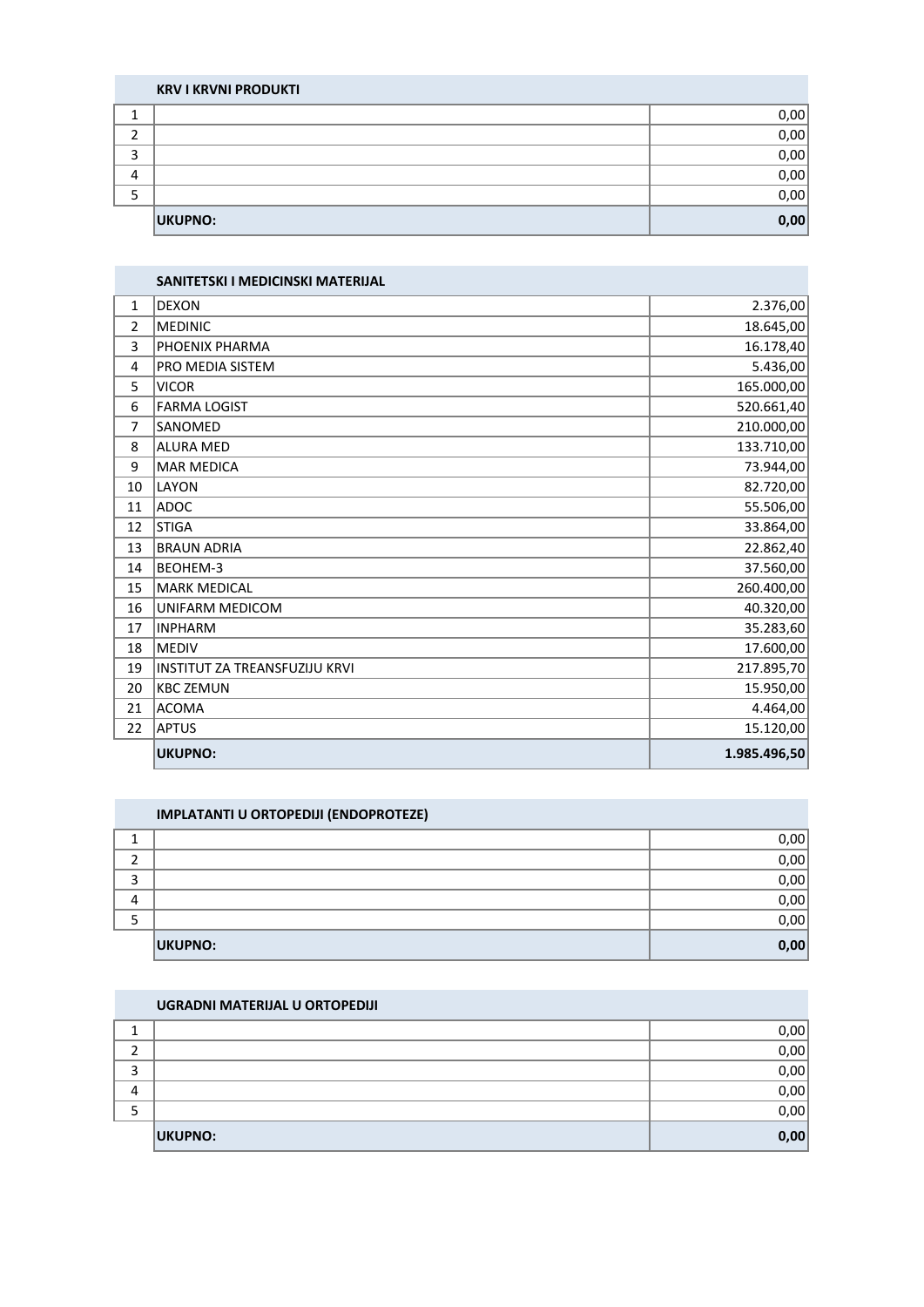|   | <b>MATERIJAL ZA DIJALIZU</b> |      |
|---|------------------------------|------|
|   |                              | 0,00 |
|   |                              | 0,00 |
| 3 |                              | 0,00 |
| 4 |                              | 0,00 |
|   |                              | 0,00 |
|   | <b>UKUPNO:</b>               | 0,00 |

| LEKOVI VAN LISTE LEKOVA |      |
|-------------------------|------|
|                         | 0,00 |
|                         | 0,00 |
|                         | 0,00 |
|                         | 0,00 |
|                         | 0,00 |
| <b>UKUPNO:</b>          | 0,00 |

|   | <b>OSTALI UGRADNI MATERIJAL</b> |      |  |
|---|---------------------------------|------|--|
|   |                                 | 0,00 |  |
|   |                                 | 0,00 |  |
| っ |                                 | 0,00 |  |
| 4 |                                 | 0,00 |  |
|   |                                 | 0,00 |  |
|   | <b>UKUPNO:</b>                  | 0,00 |  |

|    | PEJSMEJKERI    |      |
|----|----------------|------|
| ×. |                | 0,00 |
| 2  |                | 0,00 |
| 3  |                | 0,00 |
| 4  |                | 0,00 |
| 5  |                | 0,00 |
|    | <b>UKUPNO:</b> | 0,00 |

|   | <b>GRAFTOVI</b> |      |
|---|-----------------|------|
| ◢ |                 | 0,00 |
| ำ |                 | 0,00 |
| 3 |                 | 0,00 |
| 4 |                 | 0,00 |
| 5 |                 | 0,00 |
|   | <b>UKUPNO:</b>  | 0,00 |

|         | <b>STENTOVI</b> |      |
|---------|-----------------|------|
| ◢<br>д, |                 | 0,00 |
| 2       |                 | 0,00 |
| 3       |                 | 0,00 |
| 4       |                 | 0,00 |
| 5       |                 | 0,00 |
|         | <b>UKUPNO:</b>  | 0,00 |